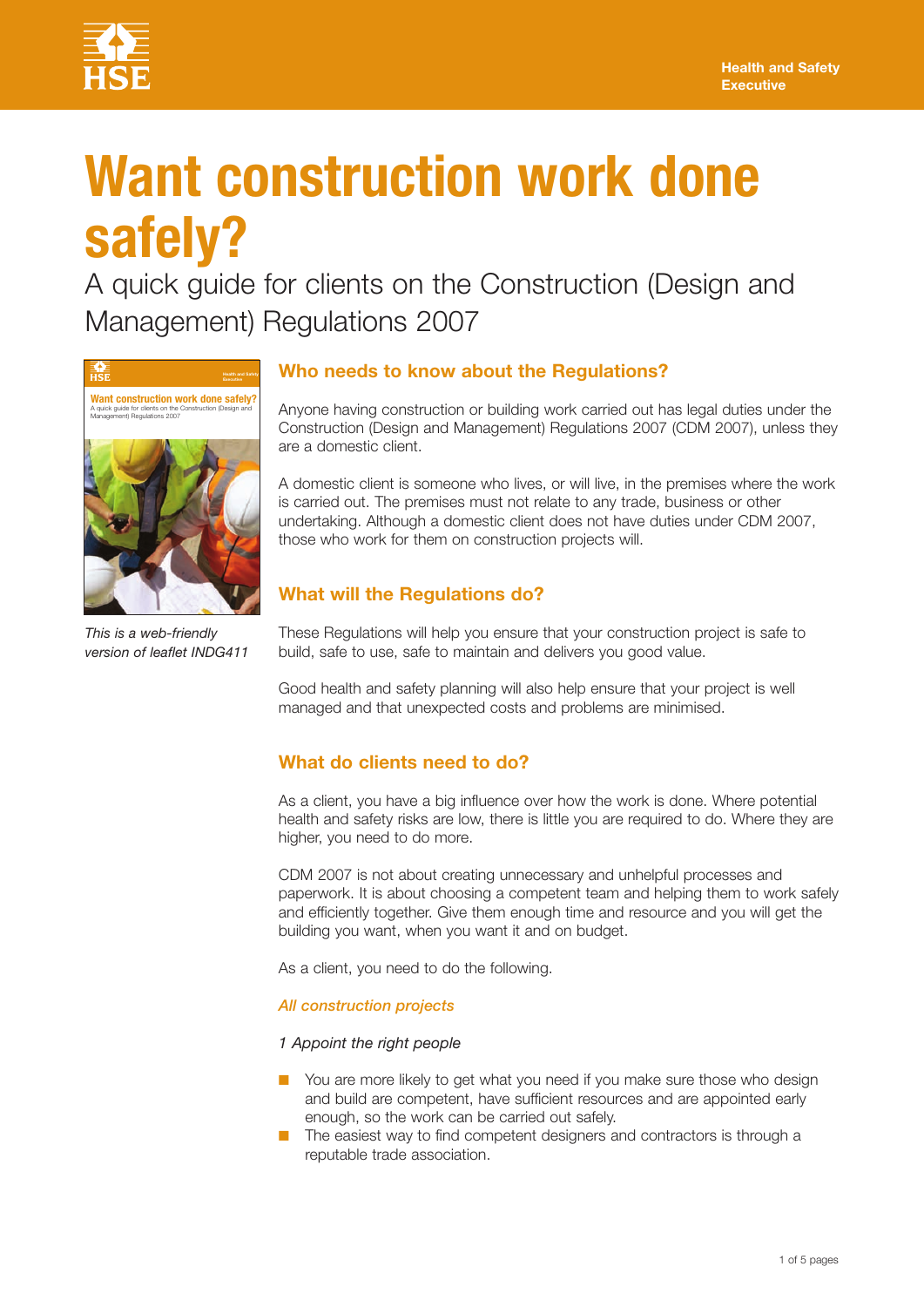# *2 Allow adequate time*

- A rushed project is likely to be unsafe and of poor quality. You need to allow enough time for the design, planning and construction work to be undertaken properly.
- **❋** *If in doubt, talk to those you appoint*.

# *3 Provide information to your team*

- You need to pass on key information to your construction team if they are to design and construct something that is safe to build, safe to use and safe to maintain. They will need information about what you want, how you will use it, the site and existing structures or hazards, such as asbestos. This will help your team to plan, budget and work around problems.
- **❋** *If in doubt, talk to those you appoint*.

# 4 Ensure you and your team communicate and co-operate

- Your project will only run efficiently if all those involved in the work communicate, co-operate and co-ordinate with each other.
- During the design stage, it is particularly important that you, your designers and contractors talk early on about issues affecting buildability, useability and maintainability of the finished structure. You don't want people injured or unexpected costs because issues weren't properly considered when design changes could still easily be made.

## *5 Ensure suitable management arrangements are in place*

- Construction projects can be complex and involve many different trades and occupations. Frequently they also involve high-risk activities. The work is more likely to be done safely and to time if those doing the work have suitable management arrangements in place.
- You need to make sure that suitable arrangements are in place throughout the whole project.
- **n** The type and level of checks needed depends on the work being undertaken and the risks involved. You may need help for more complex and high-risk projects.
- **❋** You are not required to take an active role in managing the work yourself.

## *6 Ensure adequate welfare facilities on site*

■ You should ensure that your contractors provide adequate welfare facilities for construction workers as soon as possible, before work starts.

## *7 Ensure workplaces are designed correctly*

- **❋** If your project is for a new workplace or alterations to an existing workplace (eg a factory or office), they must meet the standards set out in the Workplace (Health, Safety and Welfare) Regulations 1992.
- **■** You should ask anyone who is doing design work for you to confirm that these requirements have been complied with.

## *Notifiable construction projects*

In addition, for notifiable construction work (work lasting longer than 30 days or involving 500 person days of work), you have to do the following.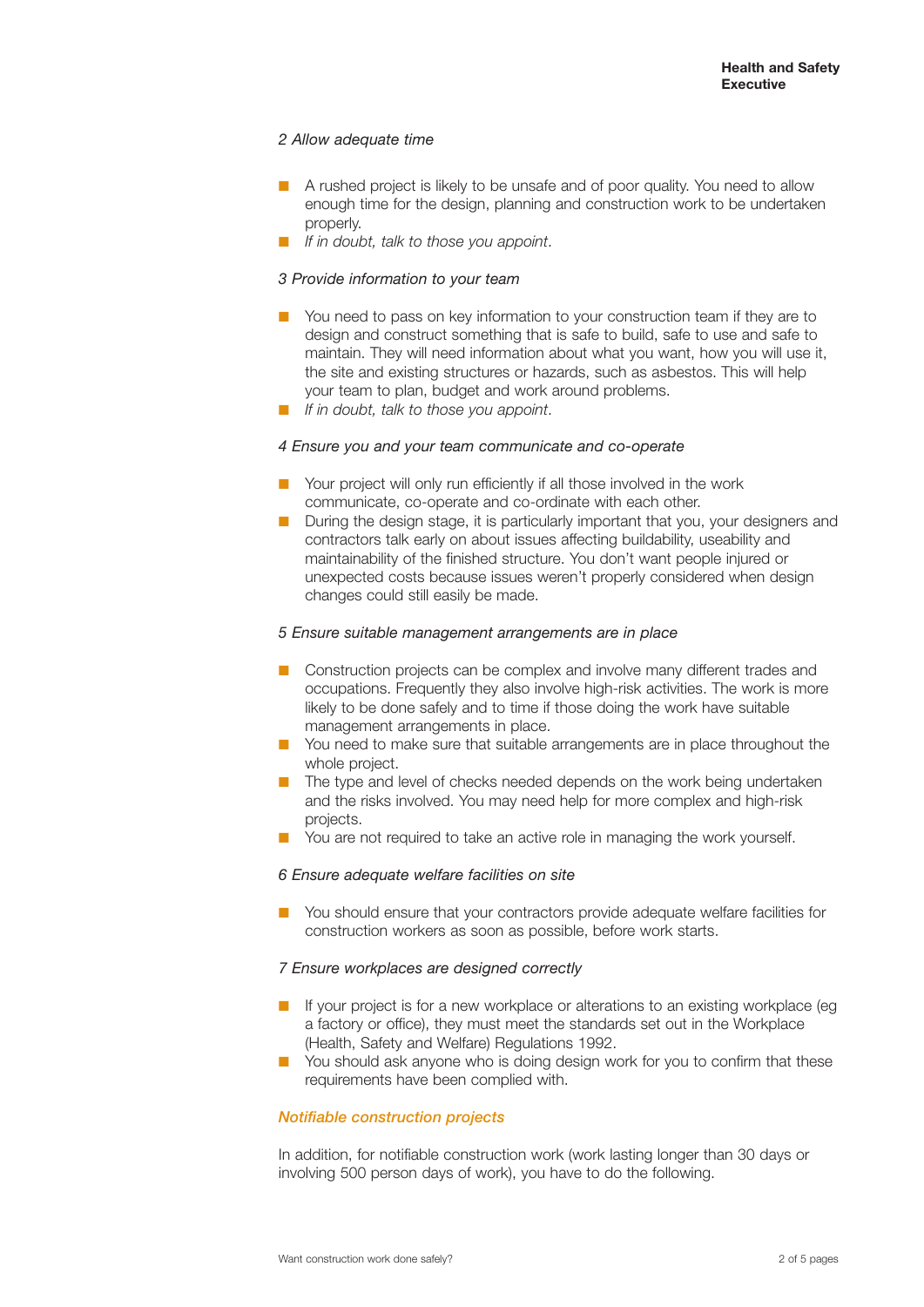# 8 Appoint a CDM co-ordinator

- Your CDM co-ordinator is there to advise and assist you with your CDM duties on notifiable jobs. They will:
	- advise you about selecting competent designers and contractors;
	- help identify what information will be needed by designers and contractors;
	- co-ordinate the arrangements for health and safety during the planning
	- phase;
	- ensure that HSE is notified of the project;
	- tell you if the initial construction phase plan is suitable; and
	- prepare a health and safety file for you (this contains useful information you need to enable future cleaning, maintenance and alterations to be carried out safely).
- You should appoint the CDM co-ordinator as soon as possible, but no later than the initial design/preparation stage.
- CDM 2007 does not require the CDM co-ordinator to supervise or monitor work on site.

# *9 Appoint a principal contractor*

- **A** principal contractor is needed to plan, manage and co-ordinate work while construction work is being carried out on notifiable jobs.
- **E** Principal contractors are usually the main or managing contractor for the work.
- You should appoint the principal contractor at the earliest opportunity. This is so they can be involved in discussions about buildability, usability and maintainability and so they can have time to plan the work properly.

## *10 Ensure a health and safety plan is in place*

■ The principal contractor has to produce a construction phase health and safety plan outlining the key arrangements to ensure that the work is carried out safely. You should not allow work to start on site until there is an adequate plan.

## *11 Keep the health and safety file*

**■** At the end of the project, the CDM co-ordinator will give you the health and safety file. The file is a record of useful health and safety information and will help you manage health and safety risks during any future maintenance, repair, construction work or demolition. The file needs to be kept safe, made available to anyone who needs to alter or maintain the building and updated if circumstances change.

# **Frequently asked questions**

## *Can I appoint myself to carry out other duties?*

Yes, you can appoint yourself as a CDM co-ordinator and/or principal contractor, provided you have the necessary competence and resources to comply with the additional CDM duties (many of which are not discussed in this leaflet).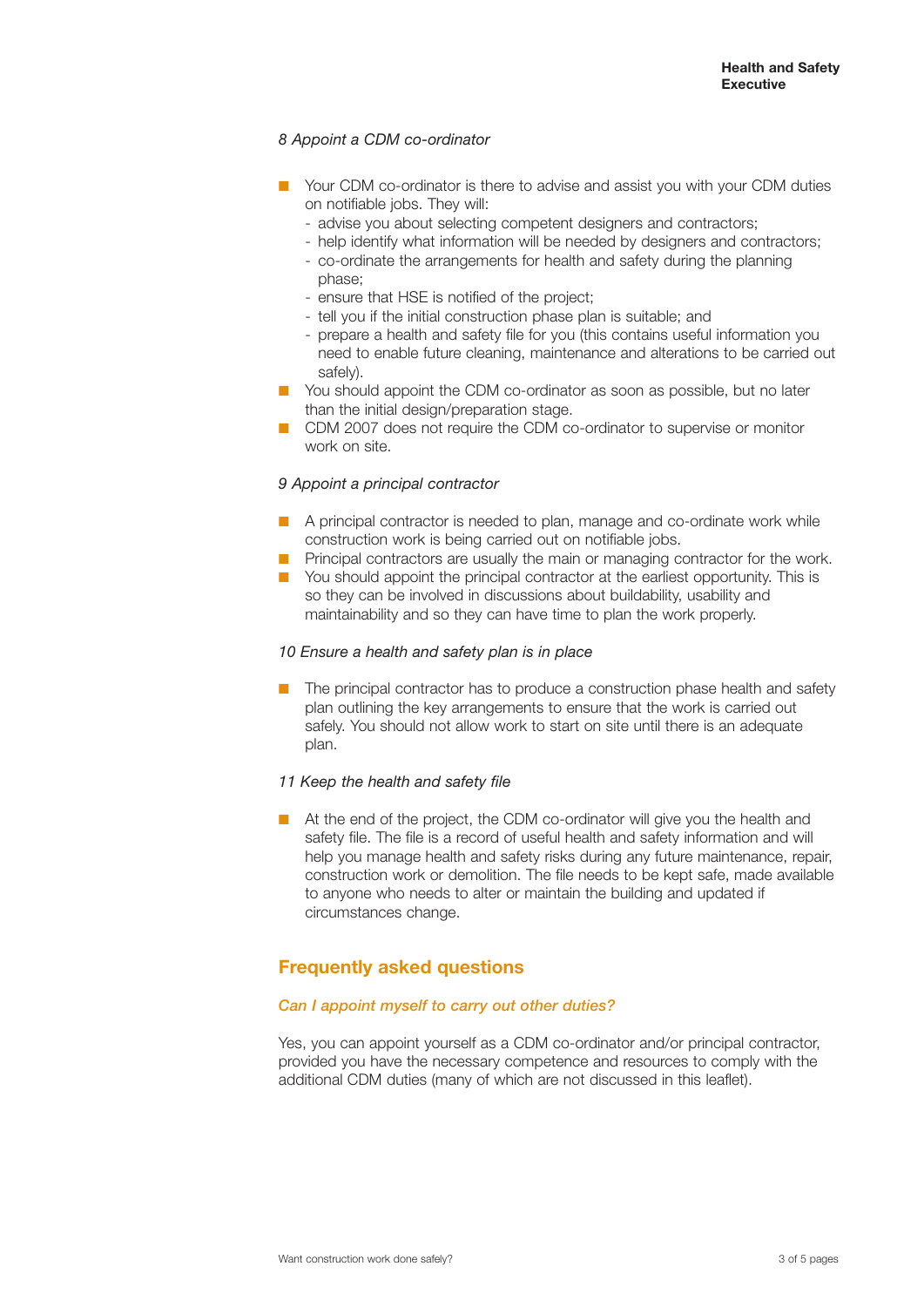# *Do I have to supervise work on site?*

No, CDM 2007 only requires you to check that suitable management arrangements are being followed. This does not mean going onto the construction site. For simple, low risk projects, this could include:

- checking there is adequate protection for the public and, where necessary, your own workforce;
- asking for confirmation that adequate welfare is provided;
- asking your construction team to explain their arrangements for managing work on site.

# *What happens if I don't comply with my client duties?*

It is more likely that there will be a dangerous or fatal incident while your construction work is carried out if you do not ensure that CDM 2007 is followed. In addition, your finished structure may not be safe to use, safe to maintain and not deliver you good value for money.

If you don't appoint a CDM co-ordinator or principal contractor on a notifiable project, it will mean that you are legally liable if the things that they should have done aren't actually done.

Serious breaches of health and safety legislation on your construction project could result in construction work being stopped by HSE or your local authority and additional work may be needed to put things right. In the most serious circumstances, you could be prosecuted.

# *How can I find out more?*

Your designer, contractor and, if applicable, your CDM co-ordinator will be able to advise you on your duties.

Read:

*Managing health and safety in construction. Construction (Design and Management) Regulations 2007. Approved Code of Practice* L144 HSE Books 2007 ISBN 978 0 7176 6223 4

*Health and safety in construction* HSG150 (Third edition) HSE Books 2006 ISBN 978 0 7176 6182 4

*Workplace health, safety and welfare. Workplace (Health, Safety and Welfare) Regulations 1992. Approved Code of Practice* L24 HSE Books 1992 ISBN 978 0 7176 0413 5